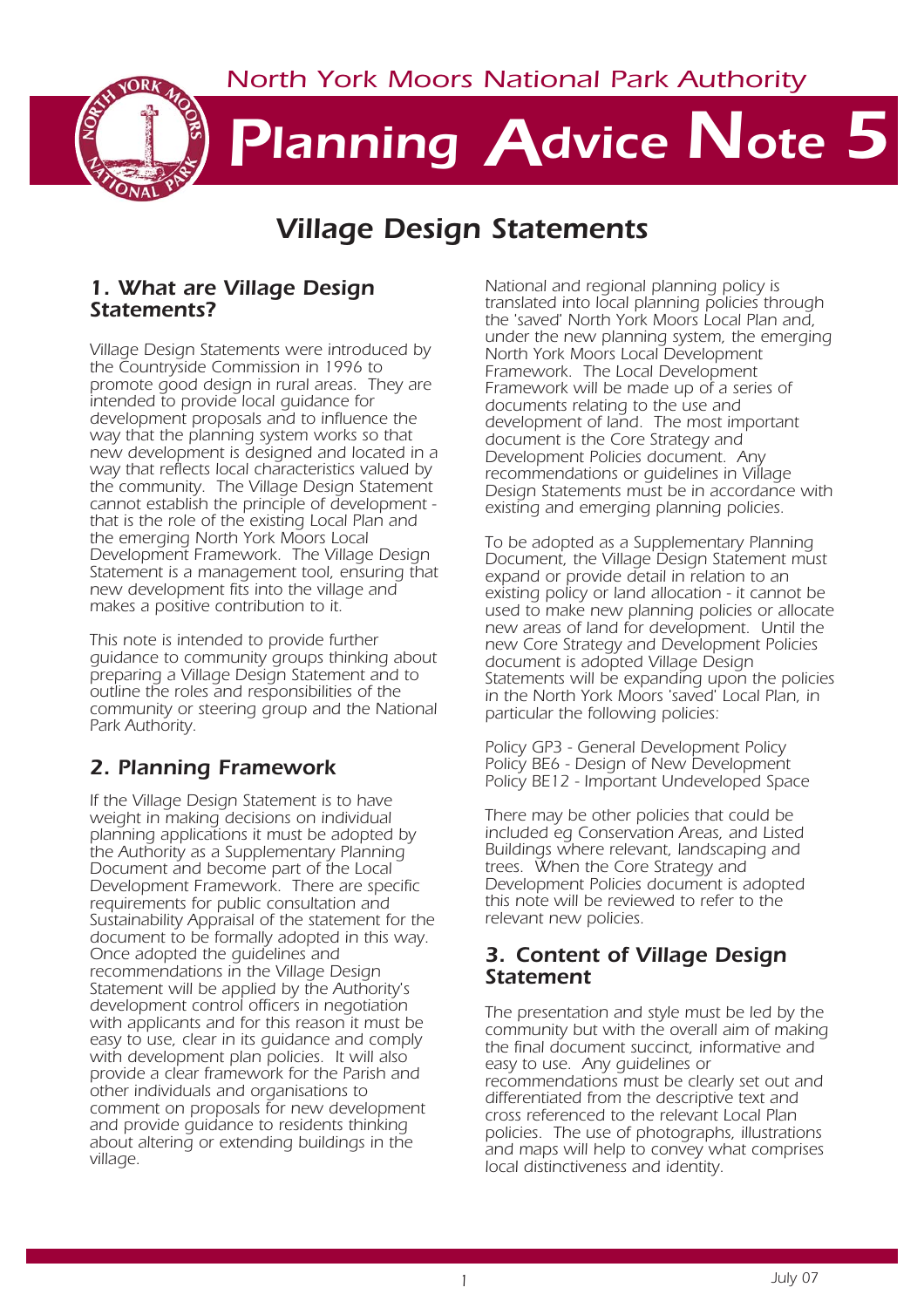*The Countryside Commission guidance published in 1996 (now Natural England) recommends that Village Design Statements should include:*

- z *An introduction including the local planning context into which the Village Design Statement will fit*
- z *The village context geographical and historic background, short description of current situation and any special considerations affecting the village eg tourism*
- z *The landscape setting including the relationship with the village edges and surrounding countryside and any landscape features.*
- z *Settlement pattern and character*
- z *Buildings and spaces including boundary features*
- z *Highways and traffic*

*No two Village Design Statements will be the same but it is important to clearly define those elements which contribute to the special character and appearance of the village.*

#### *4. Community Involvement*

*Early community involvement in the preparation of Local Development Framework Documents is central to the new planning system. In order to encourage this 'front loading' the Village Design Steering Group will be responsible for involving the local community in its preparation in accordance with the Authority's Statement of Community Involvement. The group will need to produce a Statement of Consultation to show and record how the wider community has been consulted in the preparation of the draft Village Design Statement and how local representations have been taken into account. This should also show how stakeholders have been consulted, a summary of any comments received and how these have been taken into account in the drafting of the Design Statement. A template for the Statement of Consultation will be provided by the Authority.*

### *5. Process*

*Any Supplementary Planning Document which is to become part of the Local Development Framework must be included in the Authority's Local Development Scheme which sets out a timetable for the production of all Local Development Framework documents. The Local Development Scheme is revised through the Annual Monitoring Report in December and any new Village Design Statements will be incorporated into the Local Development Scheme at that time.*

*There are two broad phases to the process. The first phase relates to the research, survey and drafting of the Village Design Statement. This is the responsibility of the Steering Group. The second phase relates to guiding the document through the statutory adoption procedures. This will be the Authority's responsibility working in conjunction/co operation with the Village Design Steering Group. An initial suggestion of the process and roles is given in the attached table and this can be used as the basis of an agreement between the Steering Group and the Authority for any Village Design Statement.*

*A requirement under the planning system is that policies and plans must be subject to Sustainability Appraisal and this has to be built into the process. The Authority can assist with this work to ensure that the Village Design Statement is compatible with sustainability principles.*

# *6. Adoption*

*Once adopted, the document becomes a Supplementary Planning Document and part of the North York Moors Local Development Framework. The Authority must monitor whether the policies in the document are working effectively through its Annual Monitoring Report. This is usually done through monitoring indicators related specifically to what the document is trying to achieve which will be discussed with the Steering Group. Where the recommendations and guidelines in the document are not achieving the intended outcomes there may be a need to review it at some point in the future.*

# *7. Further Reading*

*Parish Plans and the Planning System - Guidance for Local Planning Authorities, The Countryside Agency (March 2003), no longer in print but available on www.ruralcommunities.gov.uk.*

*Parish Plans - Guidance for Parish and Town Councils, The Countryside Agency (July 2004) available on www.ruralcommunities.gov.uk.*

*Village Design: Making Local Character Count in New Development, The Countryside Agency (1996) available on www.ruralcommunities.gov.uk.*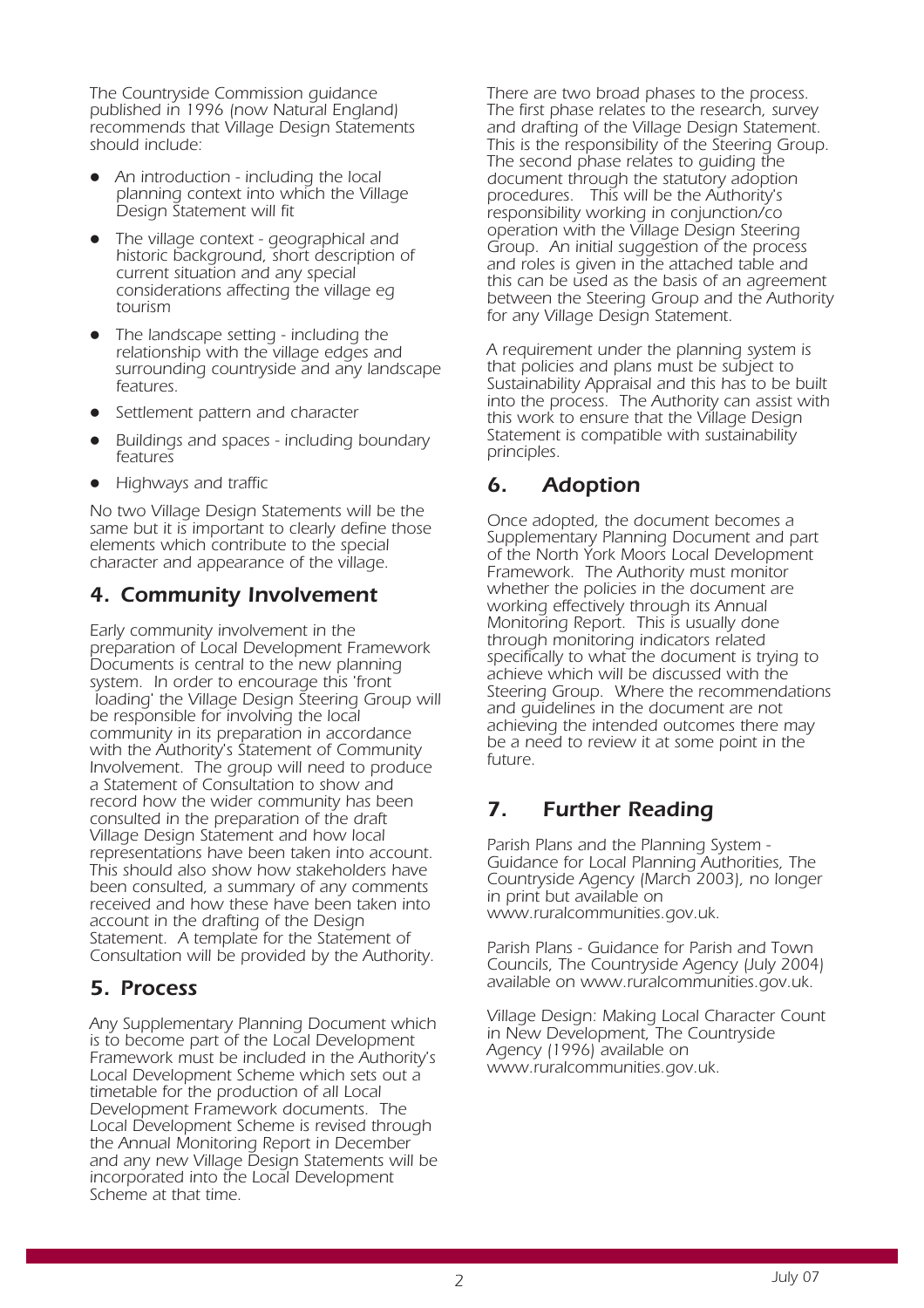| <b>Village Design Statements - Suggested Roles and Responsibilities</b> |                                                                                                                                                                                                                                                       |                                                                                                                                                                                                                                                                                                                |
|-------------------------------------------------------------------------|-------------------------------------------------------------------------------------------------------------------------------------------------------------------------------------------------------------------------------------------------------|----------------------------------------------------------------------------------------------------------------------------------------------------------------------------------------------------------------------------------------------------------------------------------------------------------------|
| <b>Stage</b>                                                            | <b>Role of Village Design Group</b>                                                                                                                                                                                                                   | <b>Role of National Park Authority</b>                                                                                                                                                                                                                                                                         |
|                                                                         | <b>Prior to Commencement</b>                                                                                                                                                                                                                          |                                                                                                                                                                                                                                                                                                                |
|                                                                         | Decision to prepare Village Design<br>Statement and have it adopted as a<br>Supplementary Planning Document.                                                                                                                                          | Include in Local Development Scheme when next<br>revised (usually through the Annual Monitoring<br>Report done in December).                                                                                                                                                                                   |
|                                                                         | Formation of Village Design Steering<br>Group to prepare document.                                                                                                                                                                                    | Officer to provide guidance, advice and point of<br>contact with the Authority.                                                                                                                                                                                                                                |
|                                                                         | Provide venue, agendas and minutes<br>and a Chairperson for each meeting.                                                                                                                                                                             | Officer contact to attend Steering Group meetings<br>wherever possible to provide assistance and<br>quidance where required.                                                                                                                                                                                   |
|                                                                         | Develop Village Design Statement<br>proposal - scope, contents and<br>timescale for document and discuss<br>with the Authority.                                                                                                                       | Provide feedback on Village Design Statement<br>Proposal to enable agreement on the way forward<br>and provide additional guidance from other sources<br>where necessary eg Countryside Commission<br>documents.                                                                                               |
| <b>Pre Production</b>                                                   |                                                                                                                                                                                                                                                       |                                                                                                                                                                                                                                                                                                                |
|                                                                         | Evidence gathering - establish what<br>information about the village is<br>available and what the gaps are and<br>how additional information will be<br>gathered.                                                                                     | Make Sustainability Appraisal Scoping Report<br>available (a Scoping Report covering all Village<br>Design Statements has already been produced and<br>consulted on and therefore a separate consultation<br>on the Scoping Report will not normally be required<br>for individual Village Design Statements). |
|                                                                         | Decide methods for consultation - take<br>account of the North York Moors<br>Statement of Community Involvement.                                                                                                                                      | Assist with consultation events wherever possible<br>including help with equipment eq display boards.                                                                                                                                                                                                          |
|                                                                         | Undertake surveys and consultation<br>and collate results.                                                                                                                                                                                            | Advise which bodies should be consulted to comply<br>with Statement of Community Involvement.                                                                                                                                                                                                                  |
| <b>Production</b>                                                       |                                                                                                                                                                                                                                                       |                                                                                                                                                                                                                                                                                                                |
|                                                                         | Prepare draft Village Design Statement.                                                                                                                                                                                                               | Assist with planning background section showing<br>how document relates to the Development Plan<br>policies. Undertake screening to establish whether<br>Assessment under the Habitats Directive is required.<br>Liaise to ensure sustainability objectives are<br>considered in preparing the draft.          |
|                                                                         | Prepare Statement of Consultation<br>outlining: who has been consulted<br>in the preparation of the Village<br>Design Statement; how they have<br>been consulted; the main issues<br>raised; how those issues have been<br>addressed in the document. | Prepare Sustainability Appraisal Report and<br>appropriate Assessment report if necessary, copy to<br>Steering Group.                                                                                                                                                                                          |